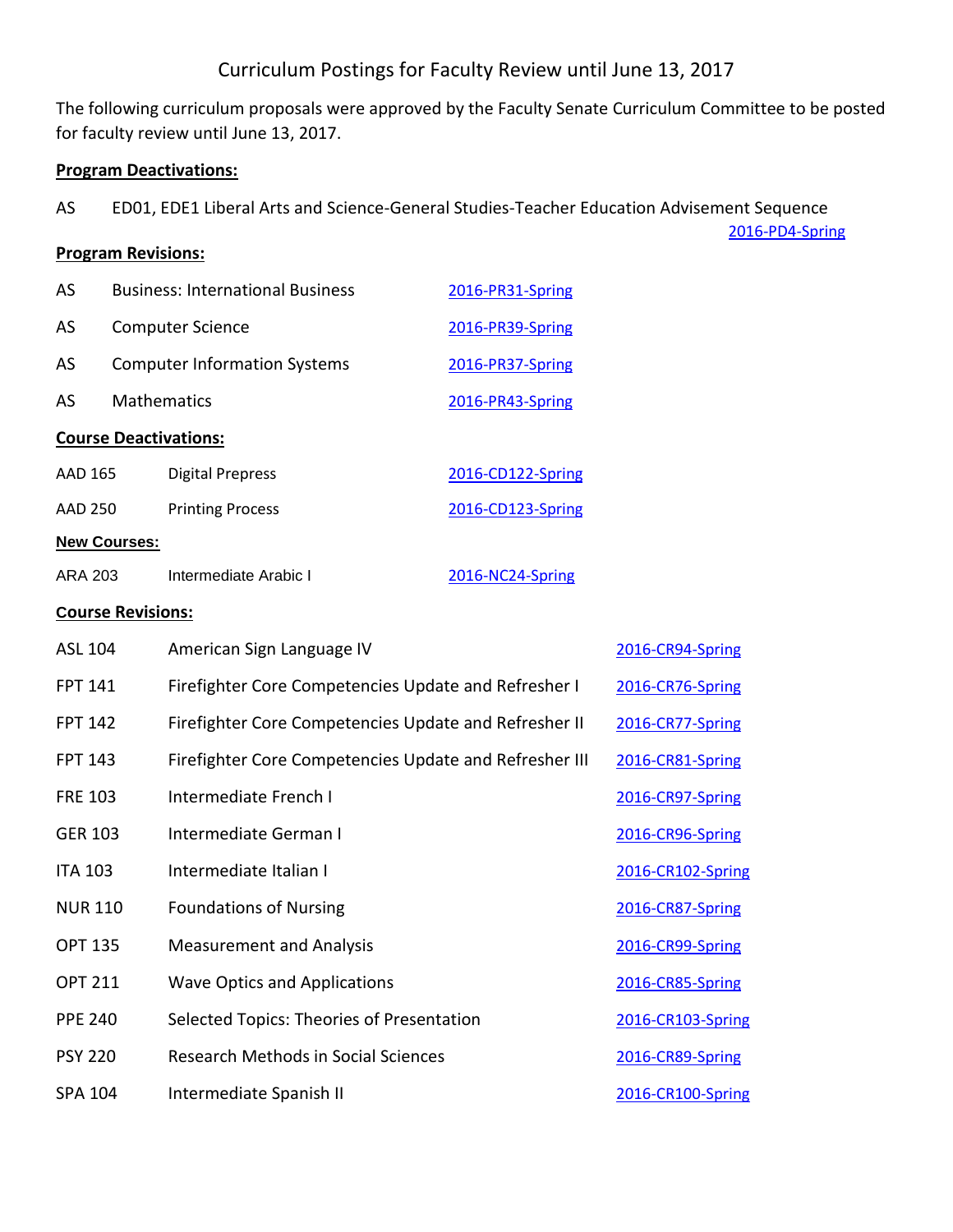### **Courses De-Listed from SUNY General Education:**

| <b>PHL 108</b>                         | World Religions: Western Traditions - WR (Delist SUNY-H)                    | Cathryn Smith-10/19/2016-GE-39       |
|----------------------------------------|-----------------------------------------------------------------------------|--------------------------------------|
| <b>POS 206</b>                         | International Politics - WR (formerly POS 220) (Delist SUNY-OWC)            | Joseph Scanlon-11/17/2016-GE-3       |
| <b>FOR SUNY GEN ED:</b>                |                                                                             |                                      |
| <b>ARTS (SUNY-A):</b>                  |                                                                             |                                      |
| <b>ART 130</b>                         | Sculpture I                                                                 | Susan Ferrari-Rowley-11/09/2016-GE-1 |
| <b>MUS 124</b>                         | <b>Guitar Class I</b>                                                       | Roland Fisher-12/08/2016-GE-11       |
| <b>MUS 150</b>                         | History of Rock 'n Roll                                                     | Roland Fisher-12/08/2016-GE-12       |
| <b>HUMANITIES (SUNY-H):</b>            |                                                                             |                                      |
| <b>MUS 118</b>                         | <b>Broadway Musicals</b>                                                    | Roland Fisher-12/08/2016-GE-10       |
|                                        | <b>NATURAL SCIENCE (SUNY-NS):</b>                                           |                                      |
| <b>BIO 132</b>                         | Laboratory to Accompany Human Biology                                       | Michele Finn-12/09/2016-GE-1         |
| <b>BIO 133</b>                         | Human Biology                                                               | Atif Wahba-01/11/2017-GE-1           |
| <b>BIO 195</b>                         | <b>Field Studies in Biology</b>                                             | James Murphy-02/07/2017-GE-1         |
| <b>BIO 260</b>                         | <b>General Ecology</b>                                                      | Timothy Tatakis-12/05/2016-GE-1      |
| <b>PHY 131</b>                         | <b>Applied Physics I</b>                                                    | Bertram Gamory-03/17/2017-GE-2       |
|                                        | <b>WESTERN CIVILIZATION (SUNY-WC):</b>                                      |                                      |
| <b>PHL 108</b>                         | World Religions: Western Traditions - WR                                    | Cathryn Smith-10/19/2016-GE-39       |
|                                        | <b>OTHER WORLD CIVILIZATION (SUNY-OWC):</b>                                 |                                      |
| <b>PHL 210</b>                         | Human Rights and Democracy in Domestic and International Contexts - GR - WR |                                      |
|                                        | <b>FOR MCC GEN ED OUTCOMES:</b>                                             | Cathryn Smith-10/19/2016-GE-41       |
|                                        | <b>GLOBAL UNDERSTANDING (MCC-GLO):</b>                                      |                                      |
| <b>ECE 251</b>                         | Family and Culture                                                          | Lena Shiao-01/25/2017-GE-1           |
| <b>POS 206</b>                         | International Politics - WR (formerly POS 220)                              | Joseph Scanlon-11/17/2016-GE-3       |
|                                        | <b>HEALTH AND WELLNESS (MCC-HW):</b>                                        |                                      |
| <b>FSA 108</b>                         | Principles of Healthy Cooking                                               | Janet Zinck-12/08/2016-GE-1          |
| <b>HED 209</b>                         | Drugs and Behavior                                                          | James McKenna-11/15/2016-GE-1        |
|                                        |                                                                             |                                      |
| <b>QUANTITATIVE LITERACY (MCC-QL):</b> |                                                                             |                                      |

HSP102 Hospitality Service Hospitality Service [Diane Cheasty-10/22/2016-GE-5](http://employees.monroecc.edu/ETS/CurricProposals.nsf/Proposals%20%20by%20Status/9BC9117C4604B6B685258054005C3A2C?OpenDocument)